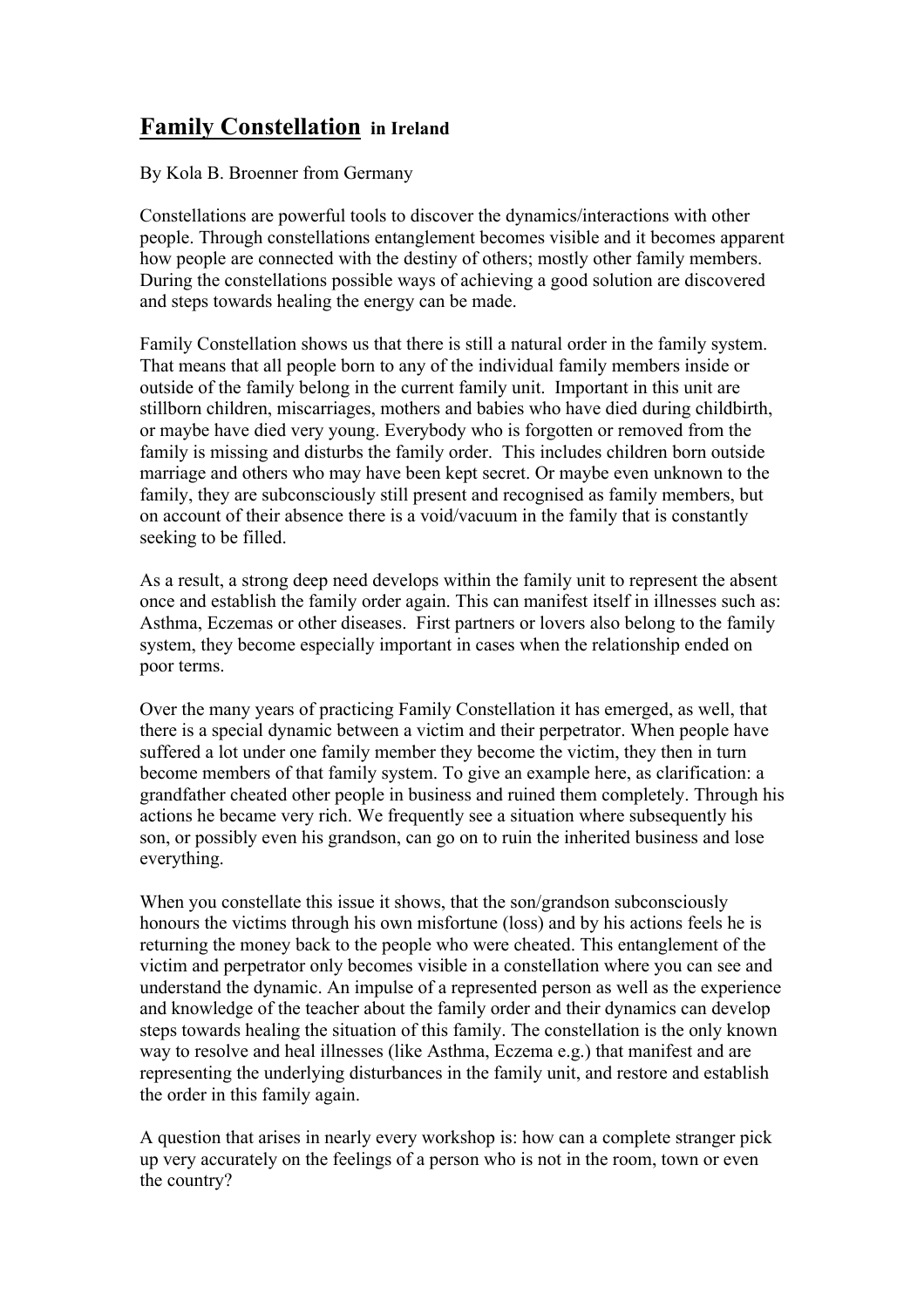This is a phenomenon that Rupert Sheldrake tries to explain in his book 'A new science of life' \*\*\* and the article, where he talks about the Morphic Fields and the Morphic resonance in the social sciences. Everyone present at a family constellation workshop has experienced that this works without any information or manipulation of anyone.

Kola Broenner says "in my work I use the following method: I see every participant privately in a one-to-one talk, where we look together at the issue that needs to be resolved. This information is not made available to the group at the workshop. I also write a "Genogramm" (a type of family tree) for this client. The other participants in the workshop get as little information as possible so any previous knowledge of the client's issues is unknown to the representative. Family Constellation is not a "Roleplay" where the person gets a plan as to what to say or what to do – or not to do.

During the last 30 years, the method of Family Constellation has become more and more famous and new findings and observations have changed the constellations down the years.

Constellations are also very helpful in clearing any difficulties in organisations, groups and committees. It is also possible to have one-to-one constellations. In oneto-one sessions dolls, cushions or chairs are used to represent the missing participants and to make the issue (the inner picture) visible.

In my work, I integrate elements of the trauma therapy Somatic Experience (Dr. Peter Levine, \*\*\*). Frequently behind an emotional issue there can be a Traumatic Experience, even if your current memory does not recall it, your body cells do. This frozen and tied up energy can be activated during the constellation. It needs a very experienced therapist, to go forward, extremely slowly, to free this energy and heal it on the body-cell-memories and to prevent re-traumatisation. The dissolved blockages will become energy and power for the person and his/her 'new' life ahead".

Kola Broenner, born 1961 in Germany (mother of 2 adult children) is Social worker, non-medical Practitioner and Psychotherapist. She has trained in body therapy and different types of energy work, e.g. Reiki. She has received training in Systemic Family Therapy, Systemic Constellations and Trauma Therapy.

One main focus in her work is to accompany women/couples, before, during and after the birth of a baby. Kola created a birth house in Aachen, Germany and is chairperson of "Lahar" the association for conscious birth and family. \*\*\*

 Kola is responsible for the training and continuous Education of Family Constellation Therapists since 1991. Training takes place in Germany, Ireland, Switzerland and Spain. Since 2003, Kola comes to Belmullet, Co. Mayo twice a year where she holds one-to-one sessions, weekend workshops and Training in Family Constellation.

Contact in Ireland: Gisela Jurgens, 085-1402017 www.family-constellation.eu, or naturalhealingcentre@eircom.net,